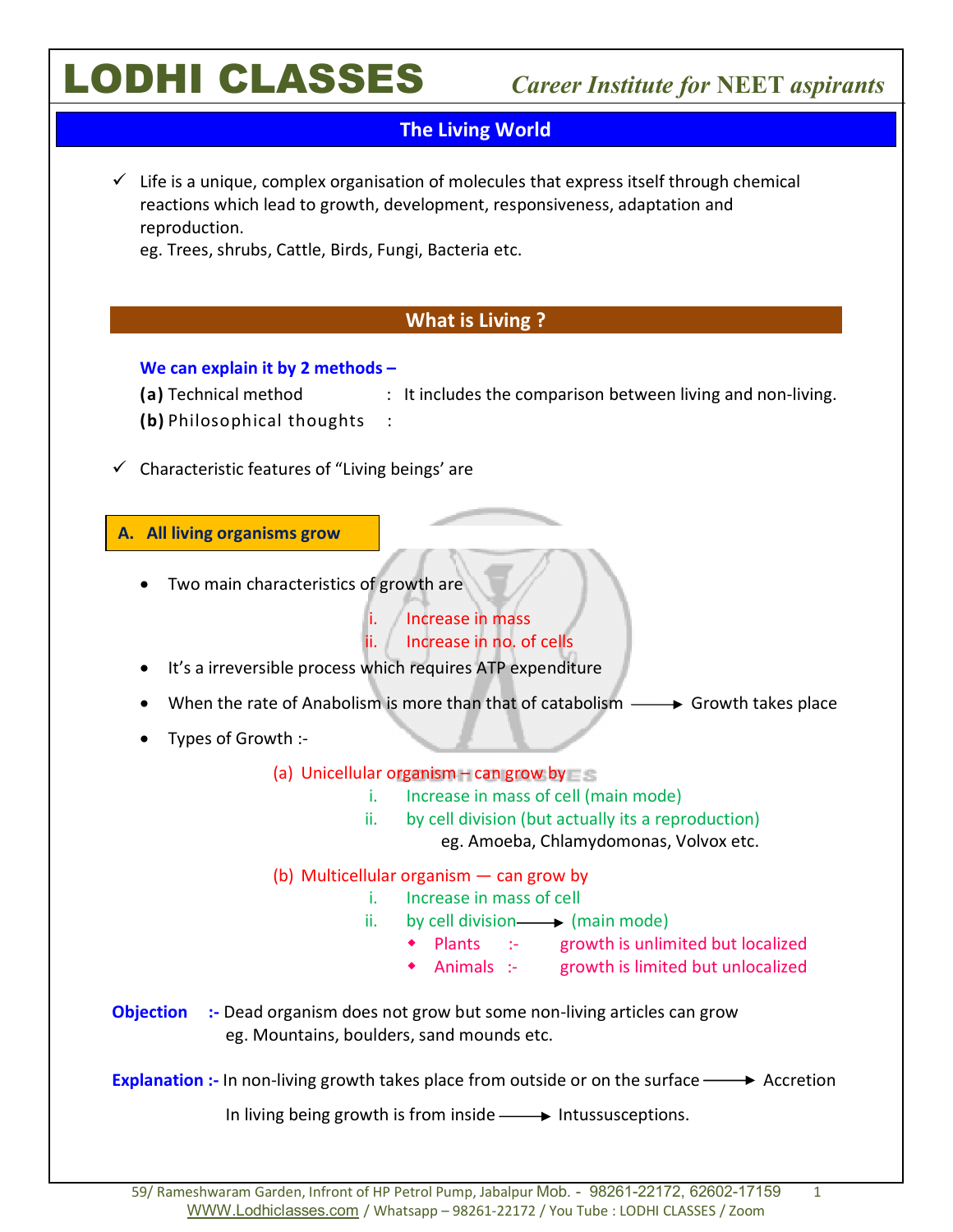In living being growth producing substances are of

| 2 types                                       |
|-----------------------------------------------|
|                                               |
| <b>Protoplasmic substances</b>                |
| They are components of cytoplasm &<br>nucleus |

 **Conclusion :** Growth cannot be taken as defining property of living organisms.

#### **B. Reproduction**

It is the formation of new individuals of the similar kind. For the unicellular organisms reproduction is synonymous with growth i.e., increase in cell number

e.g. Unicellular algae, Amoeba, Bacteria etc.

**R Virchow -** Ominis cellulae cellula (each cell arises from pre-existing cell)

#### **Types of Reproduction :**

Vegetative Reproduction

#### **Fragmentation**

- ◆ Bac. Actinomycete
- Algae Spirogyra, Ulothrix etc **SSES**
- Fungus hyphae
- Bryophyta Funaria (moss)

In primary and secondary protonema

### **Binary fission**

- Bacteria
- Some protozoa

#### **Budding**

- Bacteria
- Fungus yeast (Torulla)
- Porifera hydra etc

### **Regeneration**

◆ In Planaria (flatworm)

A fragmented organism regenerates the lost part of its body and becomes a new organisms.

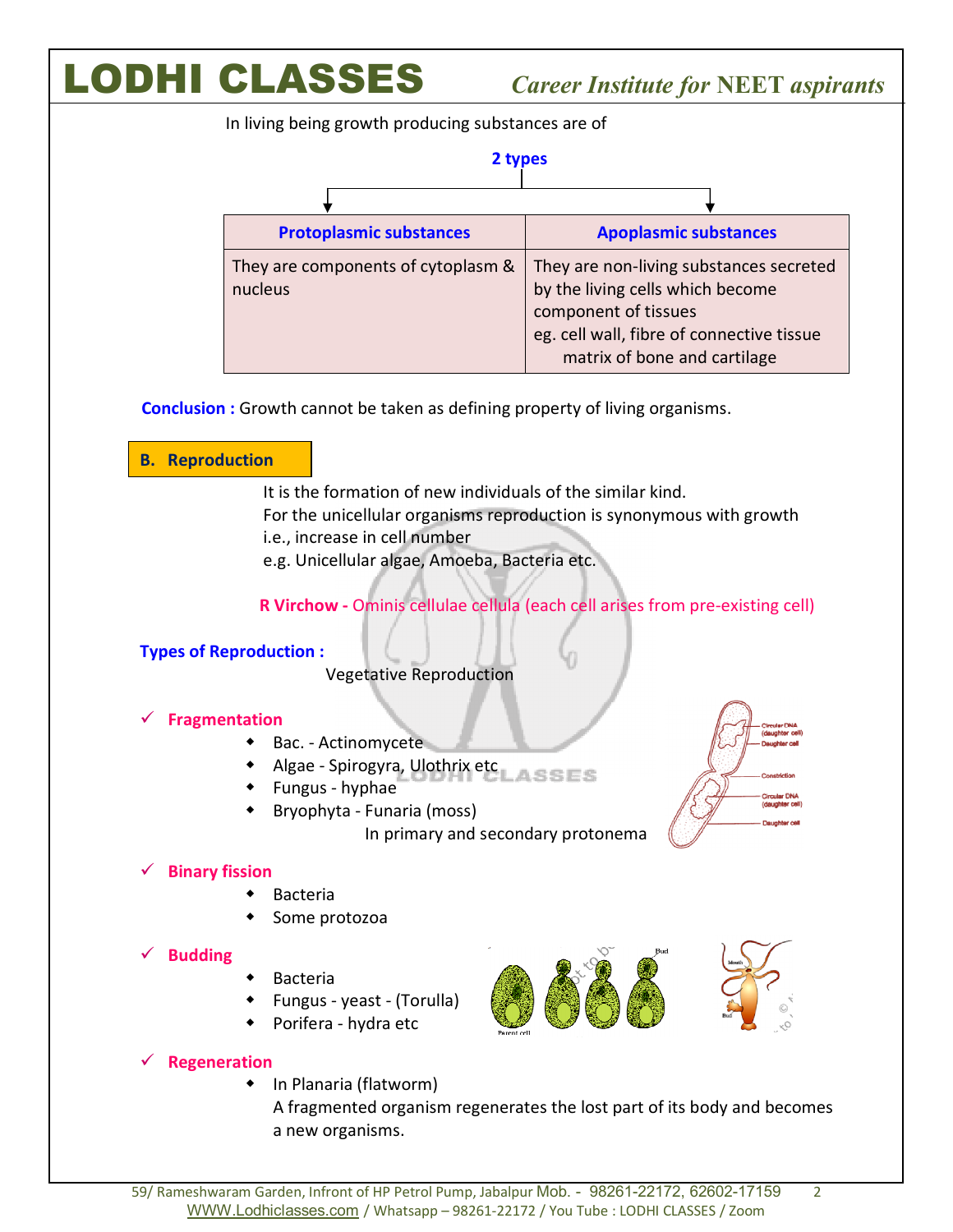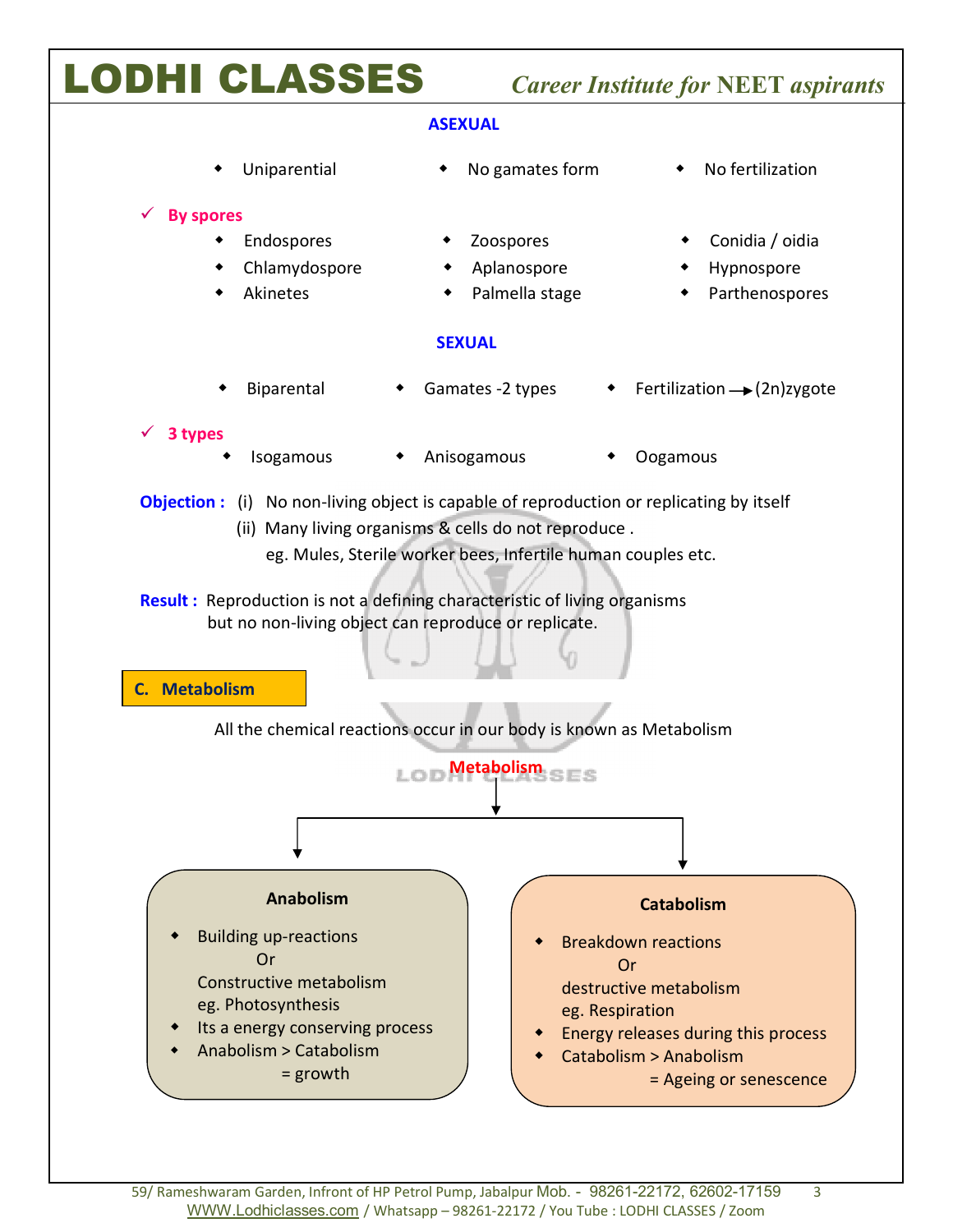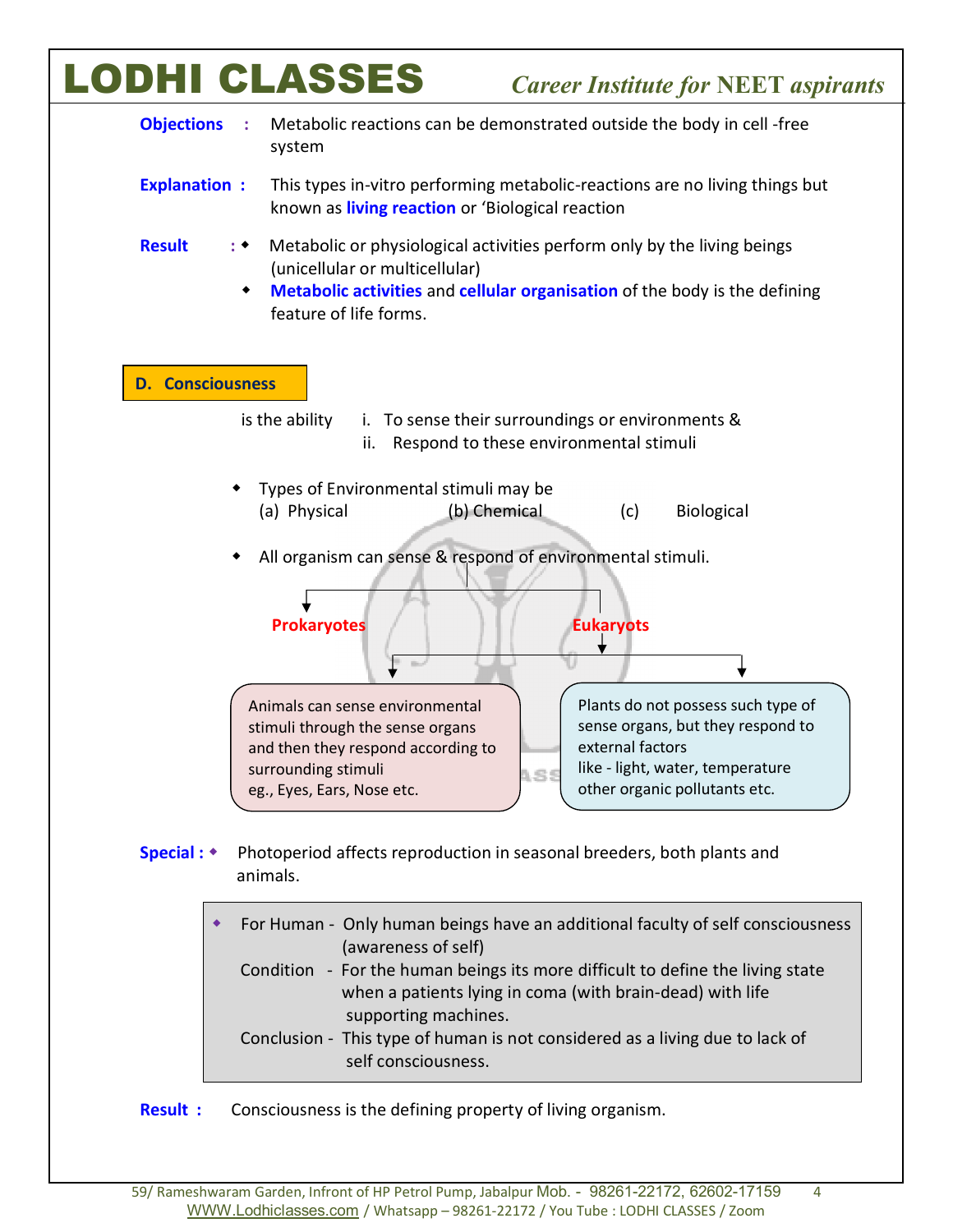**E. Organisation :**

The hierarchy of biological organisation and the branches of their study



**Note :** Properties of a level is note present in its constituent sub. level. In fact,

- **"Living organisms are self-replication, evolving and self-regulating interactive systems capable of responding to external stimuli".**
- All living organisms present, past and future, are linked to one another by the sharing of the common genetic material, but to varying degree.